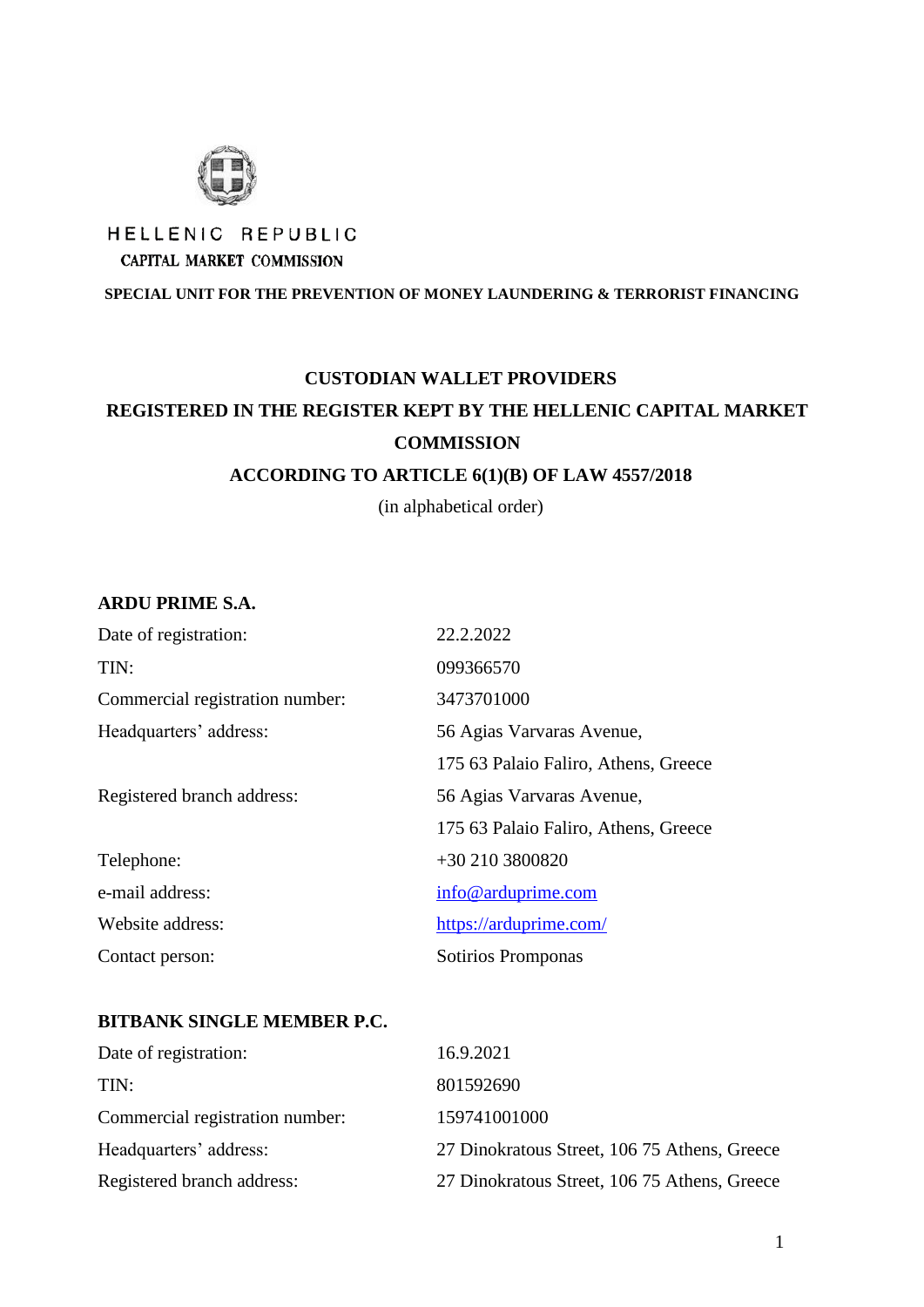| Telephone:       | $+30\,211\,115\,4505$ |
|------------------|-----------------------|
| e-mail address:  | info@bitbank.gr       |
| Website address: | https://bitbank.gr/   |
| Contact person:  | Eleni Varela          |

### **EXCELON EXCHANGE OÜ**

Date of registration: 13.7.2021 TIN: Commercial registration number: 14443847 Headquarters' address: Harju maakond, Kesklinna linnaosa,

Registered branch address: Harju maakond, Kesklinna linnaosa,

Telephone: e-mail address: [info@excelon.i](mailto:info@excelon.)o Website address: <https://excelon.exchange/> Contact person: Dimitrios Filntisis

#### **FORIS DAX MT LIMITED**

| Date of registration:           | 23.3.2022                                       |
|---------------------------------|-------------------------------------------------|
| TIN:                            | 999461007                                       |
| Commercial registration number: | C 88392                                         |
| Headquarters' address:          | Level 7, Spinola Park, Triq Mikiel Ang Borg, St |
|                                 | Julian's, SPK 1000, Malta                       |
| Registered branch address:      | Level 7, Spinola Park, Triq Mikiel Ang Borg, St |
|                                 | Julian's, SPK 1000, Malta                       |
| Telephone:                      | $+356\,27900951, +356\,27663533$                |
| e-mail address:                 | $contact@$ crypto.com                           |
| Website address:                | https://crypto.com/eea                          |
| Contact person:                 | Mariana Dinkova Gospodinova                     |
|                                 |                                                 |

Roosikrantsi tn 2-443, 10119 Tallinn, Estonia

Roosikrantsi tn 2-443, 10119 Tallinn, Estonia

# **KRIPTOMAT OÜ**

| Date of registration: | 25.5.2021   |
|-----------------------|-------------|
| TIN:                  | EE102156496 |